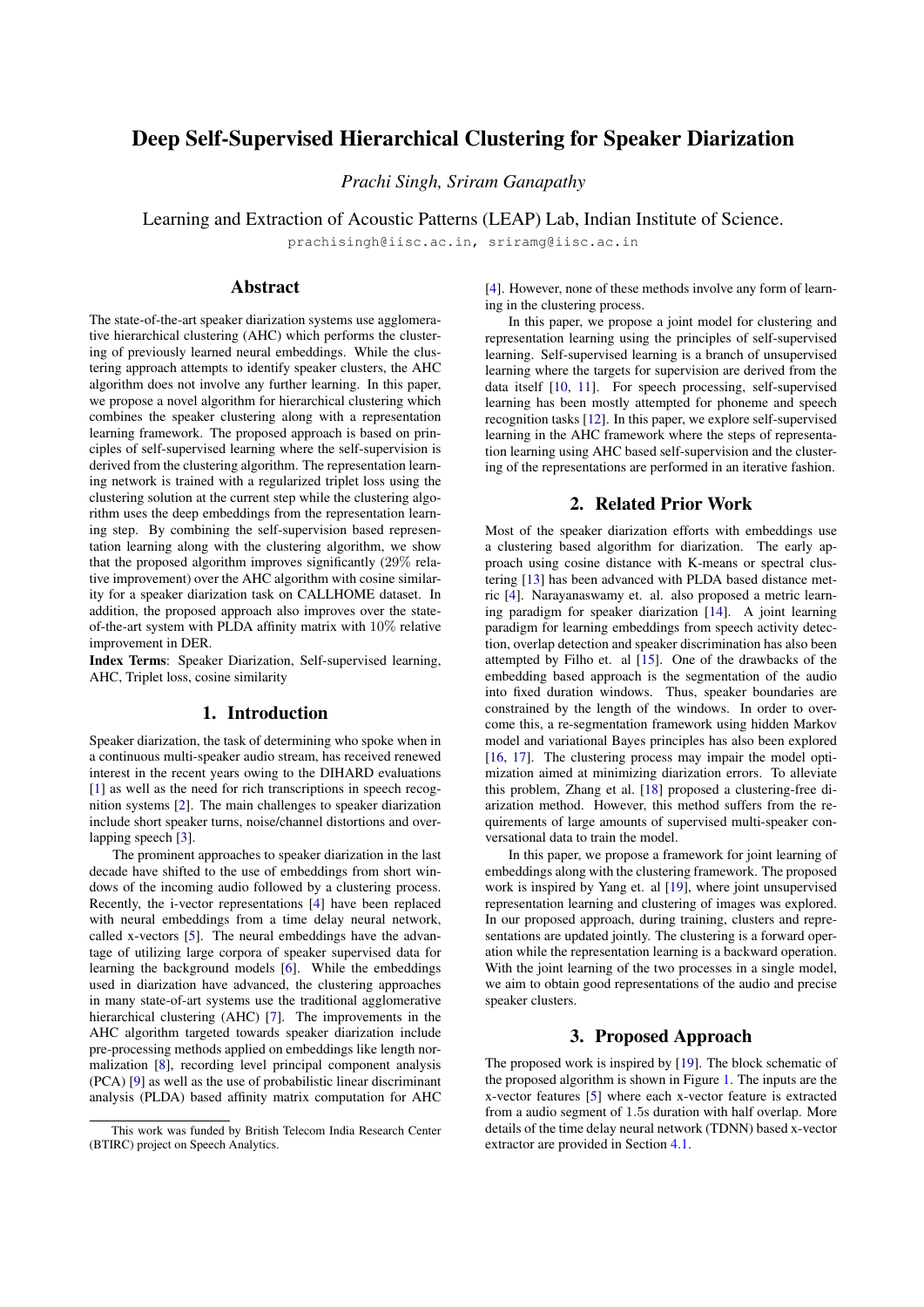<span id="page-1-0"></span>

Figure 1: *Block diagram of the proposed deep self-supervised clustering algorithm.*

#### 3.1. Notations

The model parameters of the representation learning neural network (NN) are denoted by  $\theta$ . Let p denote the iteration index of the proposed algorithm. Further, let

- $\mathbf{X}_r = \{x_1, ..., x_{N_r}\} \in \mathcal{R}^D$  denote the sequence of  $N_r$  input x-vector features for the recording r.
- $\mathbf{z}^p = \{z_1^p, ..., z_{N_r}^p\}$  denote the cluster labels for this recording, where each element takes a discrete cluster index value.
- $Y^p = \{y_1^p, ..., y_{N_r}^p\} \in \mathcal{R}^d$  denote the output representations from the DNN model.
- $\mathbf{C}^p = \{C_1^p, ..., C_{NP}^p\}$  denote the cluster set where each cluster  $\mathcal{C}_i^p = \{y_k^p | z_k^p = i, \forall k \in \{1, ..., N_r\}\}\.$  Here,  $N^p$  denotes the number of clusters obtained at the p-th iterative step.
- $\mathbf{Q}_{\mathcal{C}_i^p}^{K_c}$  denote the set of  $K_c$  nearest neighbour clusters of  $\mathcal{C}_i^p$ .
- A denote the affinity measure between two clusters.
- $N^*$  denote the target number of clusters in the algorithm.

### 3.2. Iterative process

The algorithm is given in Figure [2.](#page-1-1) Here, we describe one step of the iterative process. At the  $p$ -th step, the DNN model parameters  $\theta^p$  are trained with the inputs as x-vector features **X** with a triplet loss defined using the cluster label indices  $z^{p-1}$ of the previous iteration. The DNN model is trained using several steps of gradient descent with this triplet loss. More details about the triplet mining for DNN training are given in the next section. Once the DNN model is trained, the last layer embeddings  $Y^p$  are derived by forward passing the x-vector inputs X. Using the cluster definitions  $\mathcal{C}^{p-1}$  containing  $N^{p-1}$  clusters, the initial set of clusters  $\mathcal{C}^p$  are formed with representations  $Y^p$  (i.e., initially  $N^p = N^{p-1}$ ). Then, the merging of the clusters is performed based on the affinity measure between pairs of clusters. More specifically, in a standard AHC algorithm, if  $C_a^p$ ,  $C_b^p$  are chosen as the two clusters to merge, then they satisfy,

<span id="page-1-3"></span>
$$
\{\mathcal{C}_{a}^{p}, \mathcal{C}_{b}^{p}\} = \underset{C_{i}^{p}, C_{j}^{p} \in \mathbb{C}^{p}, i \neq j}{\operatorname{argmax}} \mathcal{A}\left(\mathcal{C}_{i}^{p}, \mathcal{C}_{j}^{p}\right) \tag{1}
$$

In a modified version of the AHC merging cost, we can also incorporate discriminative term as follows,

<span id="page-1-2"></span>
$$
\{\mathcal{C}_{a}^{p}, \mathcal{C}_{b}^{p}\} = \underset{C_{i}^{p}, C_{j}^{p} \in \mathbb{C}^{p}, i \neq j}{\operatorname{argmax}} \mathcal{A}\left(\mathcal{C}_{i}^{p}, \mathcal{C}_{j}^{p}\right) - \lambda \sum_{k=1}^{K_{c}} \mathcal{A}\left(\mathcal{C}_{ij}^{p}, Q_{\mathcal{C}_{ij}^{p}}^{K_{c}}[k]\right)
$$
\n(2)

## <span id="page-1-1"></span>**Algorithm**

```
Variables:
```
 $\boldsymbol{X} = \{x_1, ..., x_{N_r}\} \epsilon R^D$ : X-vectors sequence of recording  $r$  $\boldsymbol{Y} = \{y_1, ..., y_{N_T}\} \epsilon R^d$  : lower dimensional representations  $\mathbf{z} = \{z_1, ..., z_{N_r}\}\epsilon R$ : segment labels  $\theta$ : NN parameters  $(Y^p, z^p, \theta^p)$ : refer to variables at iteration p  $N^p$ : Number of clusters at iteration p  $N^*$ : target number of clusters **Initialize:**  $(n = 0)$  $\theta^0 \rightarrow$  (Whitening + length norm + PCA)  $Y^0 \rightarrow$  PCA outputs  $z^0$   $\rightarrow$  Initial AHC ( $N^0$  clusters) labels **Steps: While continue** 1.  $p = p + 1$ 2. Sample triplets based on  $z^{p-1}$ 3.  $\theta^{p-1} \xrightarrow{NN with triplet loss} \theta^p$ 4.  $X \stackrel{\theta^p}{\rightarrow} Y^p$ 5.  $Y^p \xrightarrow{AHC(N^p \text{ clusters})} \mathbf{z}^p = \{z_1^p, ..., z_{N_r}^p\}$ **6. If stop:** 7. break **Termination:**  $\{y_1^P, ..., y_{N_r}^P\}$  $P_{N_r}$   $\xrightarrow{AHC(N^* clusters)} \{z_1^*, \ldots, z_{N_r}^*\}$ (Diarization output)

Figure 2: *Algorithm for joint learning using clustering based triplet loss.*

where  $\mathcal{C}_{ij}^p = \mathcal{C}_i^p \cup \mathcal{C}_j^p$  denotes the merge of clusters i and j. Here,  $Q_{\mathcal{C}_{ij}^p}^{K_c}$  denotes nearest neighbour clusters of  $\mathcal{C}_{ij}^p$ .

While the modified cost function in Eq. [\(2\)](#page-1-2) is more computationally expensive compared to the direct cost function in Eq. [\(1\)](#page-1-3), the modified cost function allows the clusters to be chosen for merging that are also distinct from other clusters in the mix. The parameter  $\lambda$  is a hyper-parameter and it acts as regularization between the intra cluster affinity versus inter cluster affinity. We perform multiple merges using the criterion defined above (Eq.  $(1)$ ) reducing the total number of clusters in p-th iteration to the preset number of clusters  $N^p$ . If  $N^p = N^*$ , then the algorithm is stopped. Else, the iteration index is updated and the steps described above for the p-th iteration are repeated.

#### 3.3. Triplet loss for DNN Training

For the DNN training at iteration  $p$ , the corresponding cluster label  $z_n^p$  for each input x-vector  $x_n$  is used where  $n = 1, ..., N_r$ . The DNN model is trained by optimizing the triplet loss function in the following manner. For every cluster  $\mathcal{C}_i^{\hat{p}}$ , a pair of embeddings forming the positive pair  $\{y_a, y_b\} \epsilon C_i^p$  is selected. The negative pair in the triplet is mined using the random sampling strategy. Here, we sample one  $y_c$ (negative) randomly from any other cluster  $C_j^p$  where  $j \neq i$ . Following the triplet mining, the model parameters of the DNN model are updated based on the following optimization criterion,

<span id="page-1-4"></span>
$$
\boldsymbol{\theta}^{p} = \operatorname*{argmax}_{\boldsymbol{\theta}} \sum_{a,b,c} \left[ \mathcal{A}(y_a, y_b) - \gamma \mathcal{A}(y_a, y_c) \right]
$$
(3)

The above optimization is achieved using the iterative gradient descent algorithm. The hyper-parameter  $\gamma$  also controls the discriminability of the model learning.

#### 3.4. Initialization

The DNN model used in our algorithm is a two layer feedforward network. Motivated by the pre-processing steps in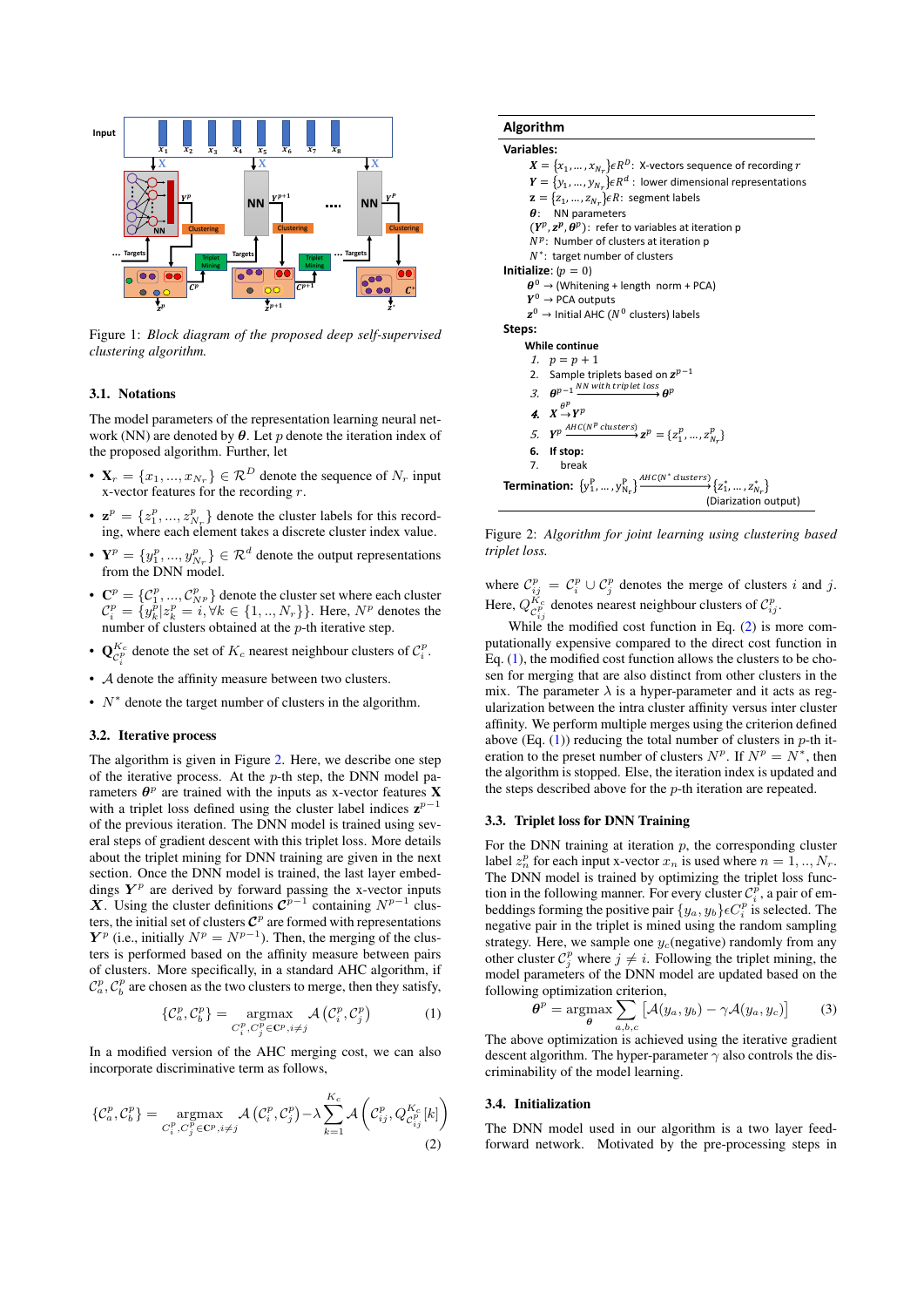<span id="page-2-1"></span>

Figure 3: *Affinity matrices using PLDA, cosine and self-supervised AHC model with cosine for a 2 speaker recording from CH dataset. Ground truth labels are plotted across time in both sides of affinity matrices for comparison.*

state-of-art diarization systems, the first layer of the DNN model is fed with x-vectors of  $D$  dimensions and performs a linear transform and a length normalization. The second layer of the DNN performs a dimensionality reduction to output representations of dimension d. The first layer of the DNN is initialized using a global whitening transform of the x-vectors computed using the training data. The second layer is initialized using a recording level principal component analysis (PCA) which reduces the D dimensional whitened x-vectors to d dimensions. The affinity measure used in this paper is based on cosine similarity measure. For initializing the clustering process, we use the AHC based clustering to  $N^0$  clusters performed on the PCA components of the x-vectors. Since training is self-supervised, the initialization step has a major role in the performance.

### 3.5. Visualization of Affinity scores matrix

Figure [3](#page-2-1) shows the PLDA and cosine affinity matrices for a 2 speaker recording from the CALLHOME dataset along with affinity matrix using cosine with self-supervised AHC. The figure shows that representations have become more discriminitive in the cosine space after self-supervised training. The affinity matrix is also smoother compared to PLDA affinity matrix.

## 4. Experimental Setup

## <span id="page-2-0"></span>4.1. Baseline System

The baseline system for CALLHOME diarization uses the Kaldi recipe<sup>[1](#page-2-2)</sup>. It involves extraction of 23 dimensional melfrequency cepstral coefficients (MFCCs). A sliding mean normalization is applied over a 3s window. The speech segments (1.5s chunks with 0.75s overlap) are converted to 128 dimensional neural embeddings - x-vectors [\[6\]](#page-4-5). For the x-vector extraction, we use a time delay neural network (TDNN) with 5 layers followed by utterance pooling (with mean and standard deviation) and 2 affine layers mapping to the speaker targets. The output of first affine layer following the utterance level pooling is used as the x-vector embeddings [\[6\]](#page-4-5).

The backend model is based on probabilistic linear discriminant analysis (PLDA) affinity score matrix. A Whitening transform trained on held out set is applied to the training set followed by length normalization [\[8\]](#page-4-7). An utterance level PCA is applied before PLDA scoring for dimensionality reduction [\[9\]](#page-4-8).

The clustering is performed by AHC algorithm which hierarchically clusters the segments based on the PLDA affinity matrix and merges the clusters that represent the same speaker identity. The AHC stopping criterion is determined using held-out data.

#### 4.2. Data

We train and evaluate our approach on CALLHOME (CH) dataset. The proposed algorithm is applied independently on each recording. The CH dataset is a collection of multi-lingual telephone data containing 500 recordings where the duration of each recording ranges from 2-5 mins per file. The number of speakers in each recording vary from 2 to 7, with majority of the files having 2 speakers. The CH dataset is equally divided into 2 different sets CH1 and CH2 with similar distribution of number of speakers. Input to the model are x-vectors extracted for each file. For training x-vector TDNN model, we used SRE 04-08, Switchboard cellular datasets as given in the Kaldi recipe. This training set had 4, 285 speakers.

### 4.3. Self-supervised AHC modeling

The experimental setup<sup>[2](#page-2-3)</sup> involves following steps:

- X-vector extraction: We use the same setup as in the baseline system to generate the x-vector features. The initialization of the DNN model uses whitening transform and the recording level PCA from the baseline system.
- DNN model: The first layer has 128 input and hidden nodes. The second layer has 10 output nodes (similar to the PCA dimension used in the baseline system). The learning rate is set as 0.001. The model is trained using the triplet loss defined in Eq. [\(3\)](#page-1-4). The number of x-vectors per recording range from 50-700. Hence, we do not split the training triplet samples into minibatches, but rather perform a full batch training with Adam optimizer [\[20\]](#page-4-19). The stopping criterion is based on the fraction of epoch training loss with initial triplet loss before the DNN training. The DNN training is stopped when this fraction reaches a preset threshold  $\eta$  (to avoid over fitting to self-supervised cluster targets).
- Choice of hyper-parameters: We obtained optimal  $K_c$  as 1 and fixed in all experiments. The value of  $\lambda$  is kept to 0 or 0.1. The parameter  $\eta$  is kept at 0.5. The parameter  $\gamma$  is varied

<span id="page-2-2"></span><sup>1</sup><https://kaldi-asr.org/models/m6>

<span id="page-2-3"></span><sup>2</sup>[https://github.com/iiscleap/self\\_supervised\\_](https://github.com/iiscleap/self_supervised_AHC) [AHC](https://github.com/iiscleap/self_supervised_AHC)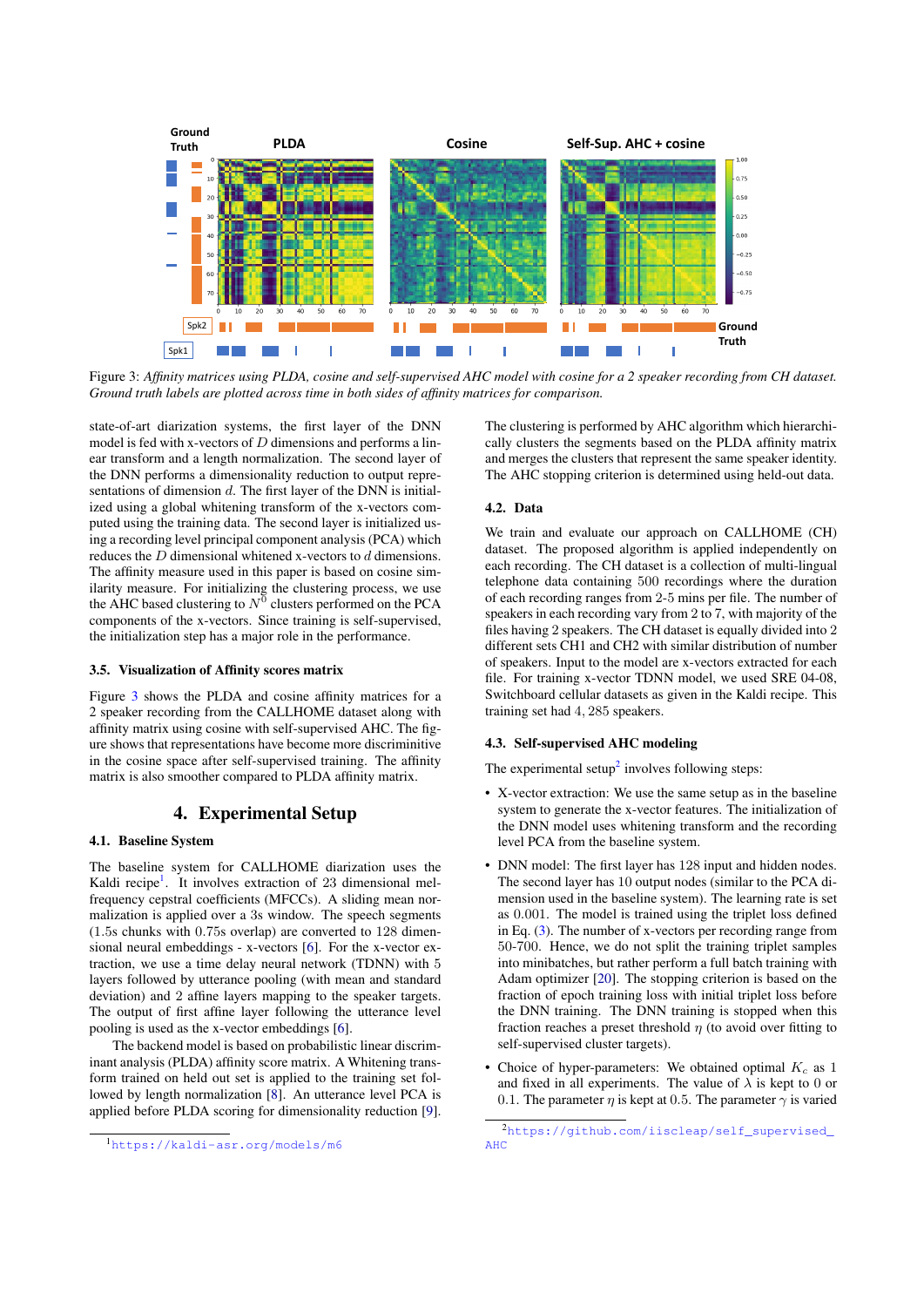<span id="page-3-0"></span>

Figure 4: *Bar plot of DER vs threshold value used for selection of* N 0 *on CH1 subset for different choice of* γ *parameter with*  $\int$ *fixed*  $\lambda = 0.1$ *. The best DER results (known*  $N^*$ ) are obtained *for*  $\gamma = 0.5$  *with threshold*=0.1.

between 0.2 and 0.6. Note that,  $\lambda = 0.0$  is equivalent to the original AHC based triplet mining given in Eq. [\(1\)](#page-1-3).

- Termination: To estimate the final number of clusters, we stop the merging when the affinity scores between clusters are lower than the pre-fixed threshold. To find the optimum threshold, we find the DER over a range of thresholds and use the threshold which gives the best DER on the development set (similar to the baseline PLDA AHC system). For CH2 experiments, the CH1 dataset is used as the held-out set and vice versa.
- Performance metric : Diarization error rate (DER) computed using 250 ms collar, ignoring overlapping segments.

### 5. Results

We evaluate the system under two conditions - (i) using oracle number of speakers (known  $N^*$ ), (ii) estimating the number of speakers based on held-out set (unknown  $N^*$ ).

#### 5.1. Choice of Initial Number of Clusters

Figure [4](#page-3-0) shows the impact of number of initial clusters in the self-supervised AHC algorithm. Here, the results are reported for the case when the number of speakers is known (known  $N^*$ ). We use the threshold value as stopping criteria for AHC to decide the initial number of clusters  $N^0$  in the self-supervised training. As seen in the bar plot, x-axis shows the threshold values ranging from 0.0 to 0.4. Higher threshold signifies higher number of clusters as the merging will stop early. For each threshold, we plot DER of the self- supervised AHC model for different  $\gamma$  values from 0.2 to 0.6 and fixed  $\lambda = 0.1$ . As we increase  $\gamma$ , th DER decreases till certain value and then increases again. Also, as we reduce threshold, the  $N^0$  moves closer to  $N^*$  and there is a significant improvement with higher  $\gamma$ . It is interesting to note that higher  $\gamma$  results in lower DER when the number of initial clusters reduces. This may be attributed to the fact that the higher value of  $\gamma$  makes the representations more discriminative across the clusters and this may result in aggressive merging of clusters thereby improving the DER. However, reducing number of clusters further starts degrading the purity of the cluster which also adversely impacts the representation learning model as well. The stability of algorithm depends on initial clustering. Hence we need to make a trade-off between number of clusters and purity. Choice of training parameters is made considering this trade-off.

<span id="page-3-1"></span>Table 1: *Comparison of Full CH dataset DER of different systems with baseline and Spectral Clustering(SC) for both cases*  $(i)$  known  $N^*$  and  $(ii)$  unknown  $N^*$ 

| <b>System</b>              | $\lambda$     | DER         | <b>DER</b> |
|----------------------------|---------------|-------------|------------|
|                            |               | known $N^*$ | unk. $N^*$ |
| PLDA + AHC (Baseline)      |               | 7.01        | 8.00       |
| $Cosine + AHC$             |               | 8.86        | 10.00      |
| Cosine + SC $[21]$         |               | 9.37        | 11.86      |
| Self-supervised AHC        | 0.0           | 6.35        | 8.26       |
| $[\gamma = 0.4, th = 0.1]$ | 0.1           | 6.47        | 8.33       |
| (SSA1)                     | $0.2^{\circ}$ | 6.32        | 8.36       |
| Self-supervised AHC        | 0.0           | 6.37        | 8.51       |
| $[\gamma = 0.5, th = 0.1]$ | 0.1           | 6.30        | 8.60       |
| (SSA2)                     | 0.2           | 6.65        | 8.77       |
| $SSA1 + Baseline$          | 0.0           | 5.88        | 7.38       |
| $SSA2 + Baseline$          | 0.0           | 6.10        | 7.50       |

#### 5.2. Full CALLHOME Results

Table [1](#page-3-1) shows the performance of the self-supervised AHC algorithm (SSA) compared to baseline using the known number of speakers (known  $N^*$ ) as well as case when the number of speakers is chosen by the algorithm (unknown  $N^*$ ). We also compared our approach with Spectral Clustering (SC) using co-sine as given in [\[21\]](#page-4-20). The threshold value  $th = 0.1$  is chosen to generate initial number of clusters  $N^0$ . In the current work, we run only two iterative steps of representation learning and clustering.

From Table [1,](#page-3-1) it can be observed that higher  $\lambda$  helps in improving DER when the number of speakers is known (known  $N^*$ ). The best DER obtained for the proposed model (SSA2) is 6.30% where  $\gamma = 0.5$  and  $\lambda = 0.1$ . The improvement of the self-supervised AHC learning over the cosine similarity baseline is 29%. The SSA system result is also relatively better than the PLDA baseline system by about 10%. These results show that SSA algorithm provides the advantage of learning the representations in the clustering process for improved diarization.

In the case with unknown  $N^*$  (number of speakers in the recording not known apriori), we find that the SSA algorithm is slightly inferior to the PLDA baseline. We have also performed fusion of SSA with a PLDA system by averaging the affinity matrix from the final SSA algorithm and the PLDA affinity matrix. Using this combined affinity matrix for AHC improves the DER significantly for both the known  $N^*$  case as well as the unknown  $N^*$  case. Overall, the fusion system (SSA+PLDA) relatively improves the PLDA baseline by 16 % on the known  $N^*$  case and about 8 % in the unknown  $N^*$  case.

### 6. Summary

We have proposed an approach to jointly learn deep representations and speaker clusters to perform diarization. This algorithm is based on principles of self-supervised learning where the self-supervision is derived from the cluster identities provided by the AHC algorithm and is implemented at the recording level. Using an iterative procedure of representation learning and clustering, we show that the proposed self supervised AHC algorithm provides improved representations and precise speaker clusters. When the number of speakers in the recording is known, the proposed algorithm improves the baseline AHC significantly. Further, the fusion of the proposed approach with PLDA based diarization system improves the DER noticeably when the number of speakers in the given recording is unknown.